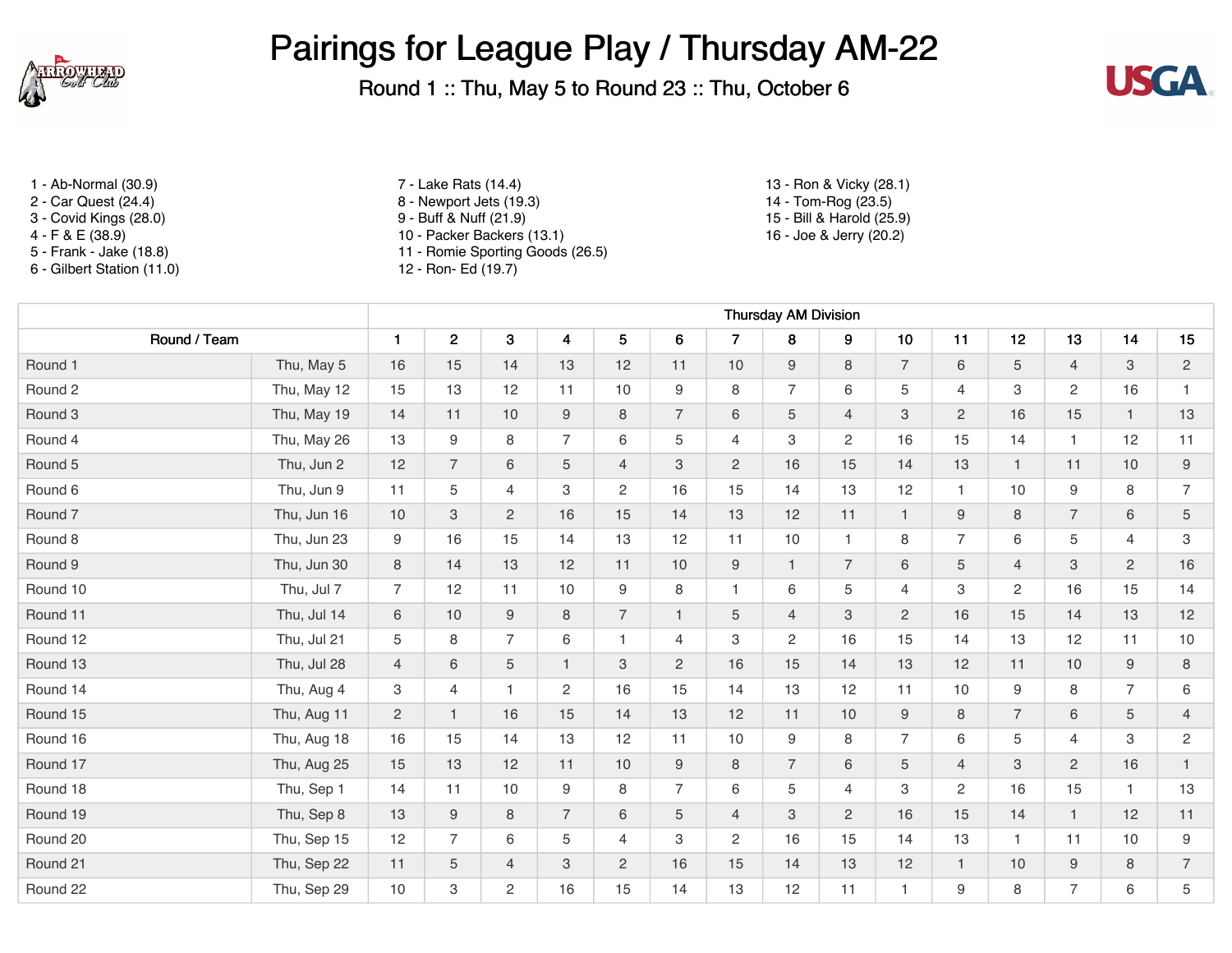



|              |                            |        |                               |   |                       |     | <b>Thursday AM Division</b> |        |     |           |     |    |    |
|--------------|----------------------------|--------|-------------------------------|---|-----------------------|-----|-----------------------------|--------|-----|-----------|-----|----|----|
| Round / Team |                            | -<br>_ |                               |   |                       |     | $\circ$<br>ີ                | <br>10 | . . | -10<br>ı∠ | 13  | 14 | 15 |
| Round 23     | Thu,<br>, Oct <sub>6</sub> | 16     | $\overline{\phantom{0}}$<br>◡ | ▏ | 1 <sub>2</sub><br>ט ו | $-$ | 10                          |        | -   | υ.        | . . |    |    |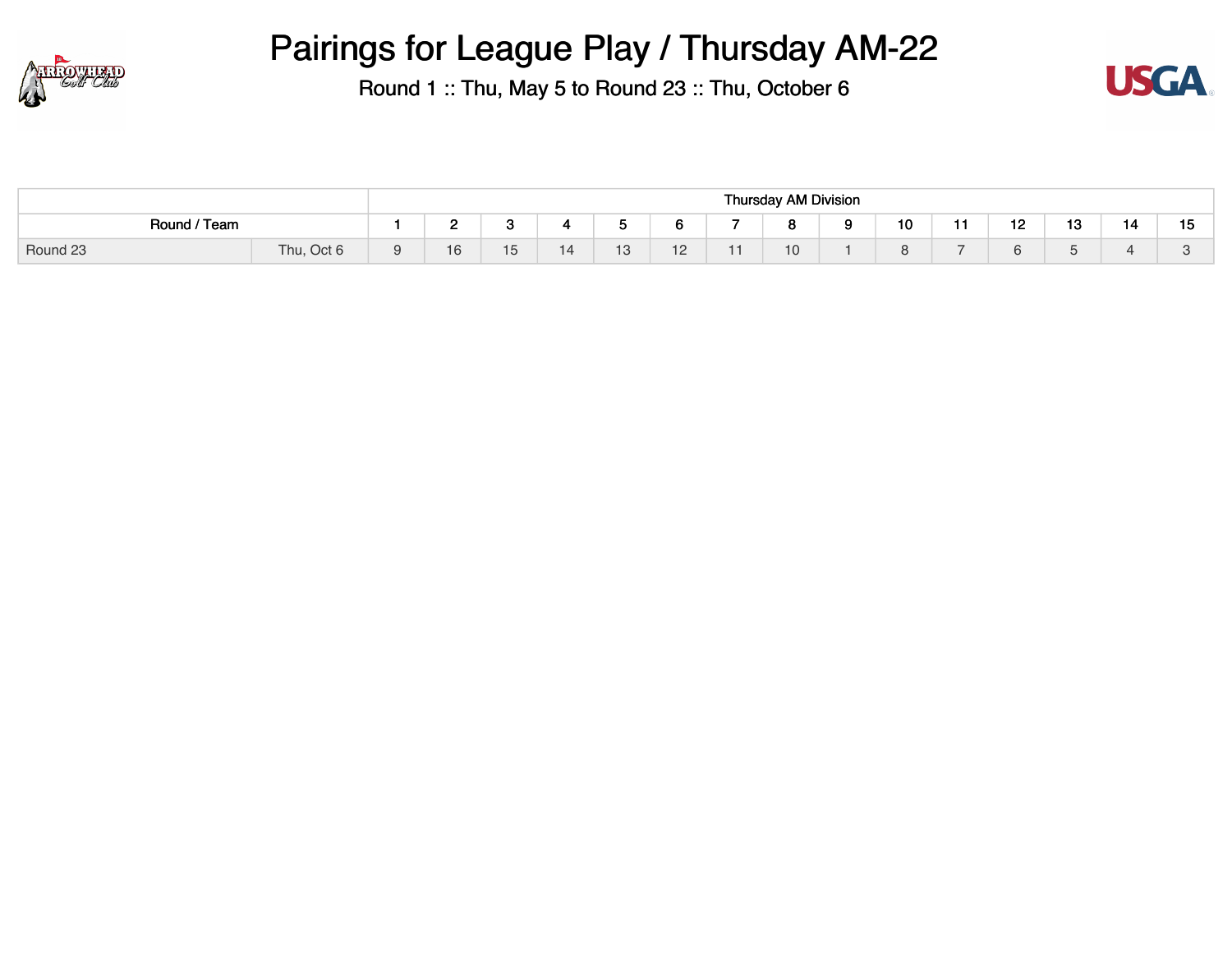



|          |              | <b>Thursday AM Division</b> |
|----------|--------------|-----------------------------|
|          | Round / Team | 16                          |
| Round 1  | Thu, May 5   | $\mathbf{1}$                |
| Round 2  | Thu, May 12  | 14                          |
| Round 3  | Thu, May 19  | 12                          |
| Round 4  | Thu, May 26  | $10$                        |
| Round 5  | Thu, Jun 2   | $\,8\,$                     |
| Round 6  | Thu, Jun 9   | $\,6\,$                     |
| Round 7  | Thu, Jun 16  | $\overline{4}$              |
| Round 8  | Thu, Jun 23  | $\overline{c}$              |
| Round 9  | Thu, Jun 30  | 15                          |
| Round 10 | Thu, Jul 7   | 13                          |
| Round 11 | Thu, Jul 14  | 11                          |
| Round 12 | Thu, Jul 21  | $\boldsymbol{9}$            |
| Round 13 | Thu, Jul 28  | $\boldsymbol{7}$            |
| Round 14 | Thu, Aug 4   | 5                           |
| Round 15 | Thu, Aug 11  | $\ensuremath{\mathsf{3}}$   |
| Round 16 | Thu, Aug 18  | $\mathbf{1}$                |
| Round 17 | Thu, Aug 25  | 14                          |
| Round 18 | Thu, Sep 1   | 12                          |
| Round 19 | Thu, Sep 8   | $10$                        |
| Round 20 | Thu, Sep 15  | 8                           |
| Round 21 | Thu, Sep 22  | $\,6\,$                     |
| Round 22 | Thu, Sep 29  | $\overline{4}$              |
| Round 23 | Thu, Oct 6   | $\overline{c}$              |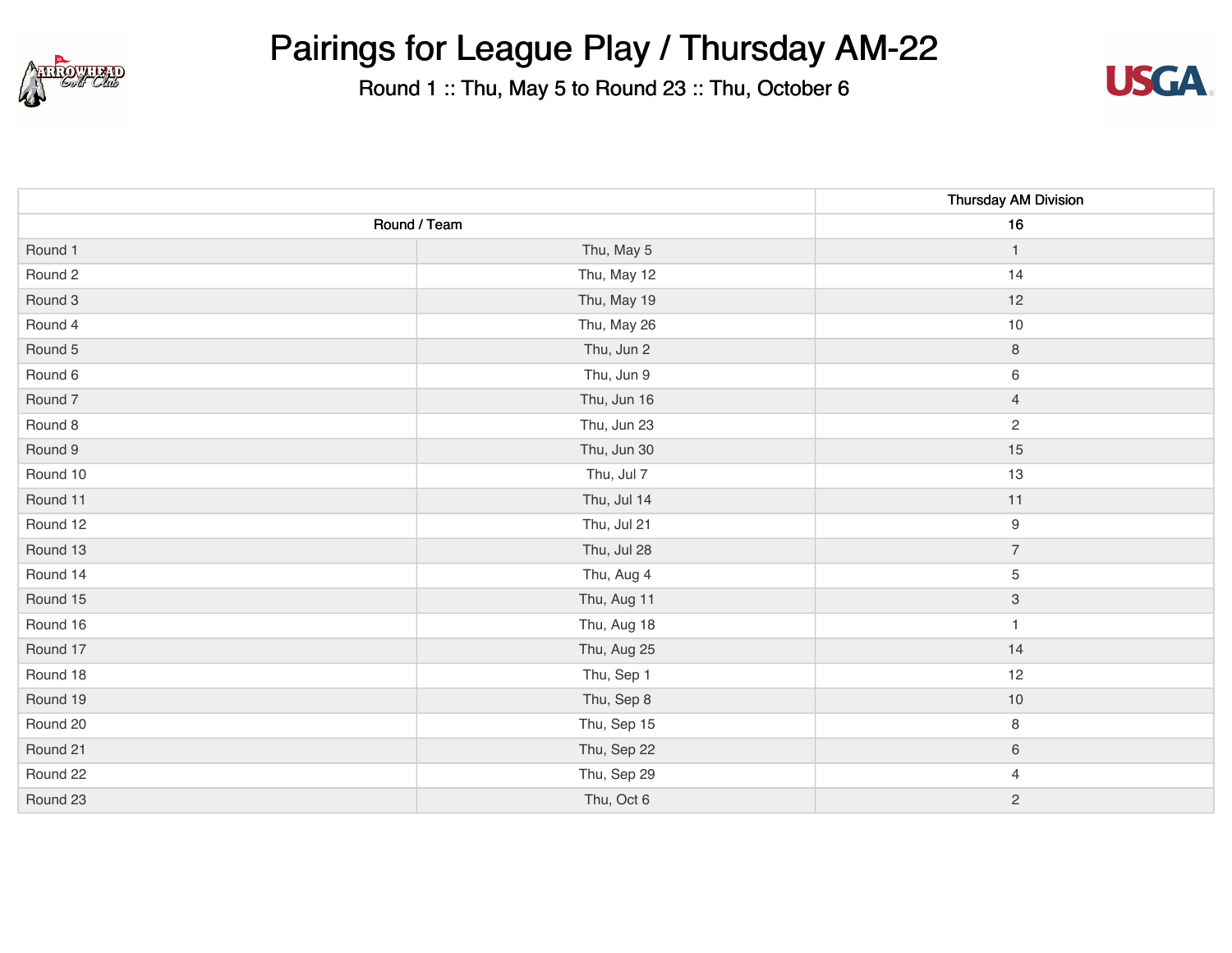



| Round 1: Thu, May 5                      | Round 2: Thu, May 12                       |
|------------------------------------------|--------------------------------------------|
| Ab-Normal vs. Joe & Jerry                | Ab-Normal vs. Bill & Harold                |
| Car Quest vs. Bill & Harold              | Joe & Jerry vs. Tom-Rog                    |
| Covid Kings vs. Tom-Rog                  | Car Quest vs. Ron & Vicky                  |
| F & E vs. Ron & Vicky                    | Covid Kings vs. Ron- Ed                    |
| Frank - Jake vs. Ron- Ed                 | F & E vs. Romie Sporting Goods             |
| Gilbert Station vs. Romie Sporting Goods | Frank - Jake vs. Packer Backers            |
| Lake Rats vs. Packer Backers             | <b>Gilbert Station vs. Buff &amp; Nuff</b> |
| Newport Jets vs. Buff & Nuff             | Lake Rats vs. Newport Jets                 |

| Round 3: Thu, May 19               | Round 4: Thu, May 26                   |
|------------------------------------|----------------------------------------|
| Ab-Normal vs. Tom-Rog              | Ab-Normal vs. Ron & Vicky              |
| Bill & Harold vs. Ron & Vicky      | Tom-Rog vs. Ron-Ed                     |
| Joe & Jerry vs. Ron- Ed            | Bill & Harold vs. Romie Sporting Goods |
| Car Quest vs. Romie Sporting Goods | Joe & Jerry vs. Packer Backers         |
| Covid Kings vs. Packer Backers     | Car Quest vs. Buff & Nuff              |
| F & E vs. Buff & Nuff              | Covid Kings vs. Newport Jets           |
| Frank - Jake vs. Newport Jets      | F & E vs. Lake Rats                    |
| Gilbert Station vs. Lake Rats      | Frank - Jake vs. Gilbert Station       |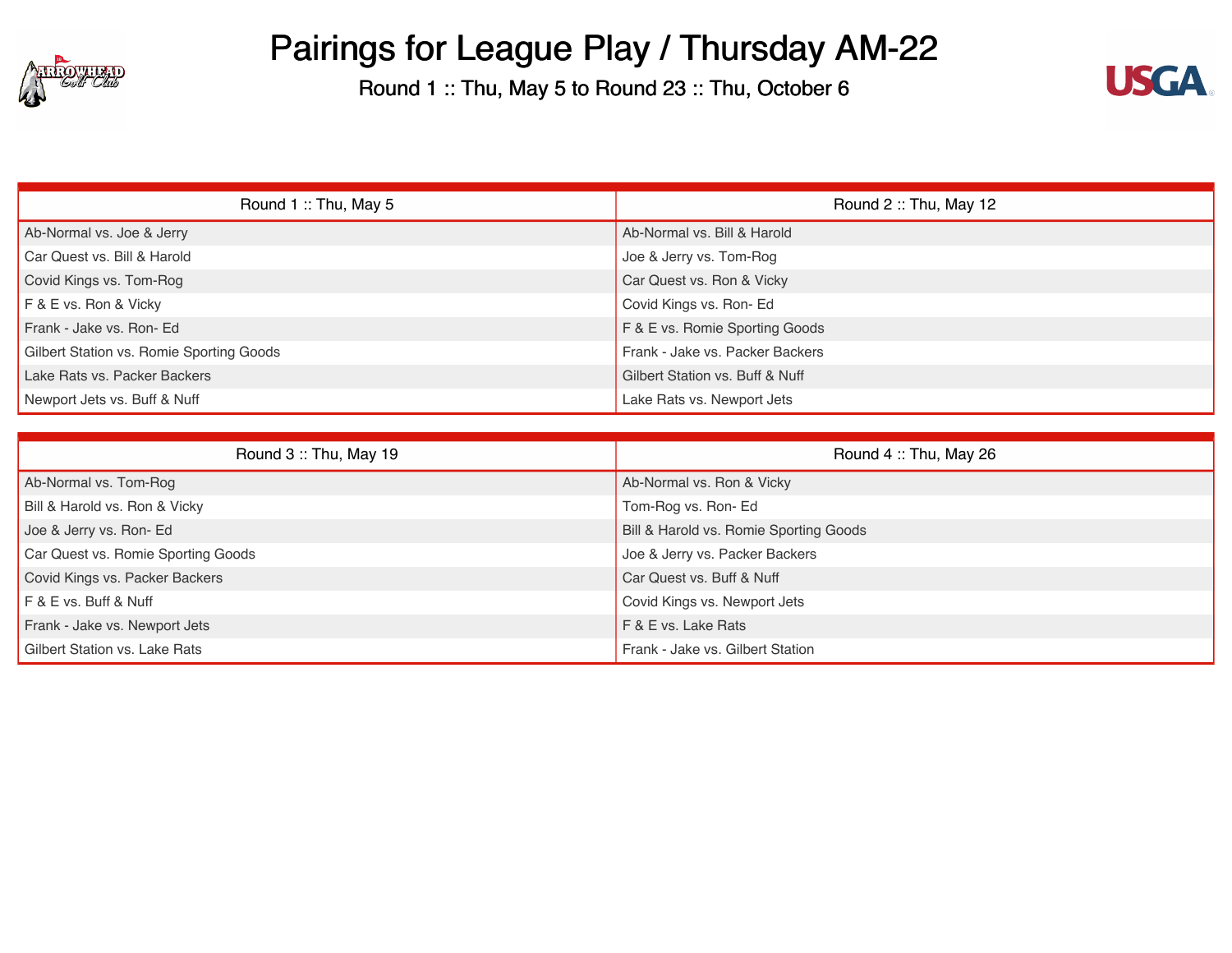



| Round 5: Thu, June 2                 | Round 6: Thu, June 9               |
|--------------------------------------|------------------------------------|
| Ab-Normal vs. Ron-Ed                 | Ab-Normal vs. Romie Sporting Goods |
| Ron & Vicky vs. Romie Sporting Goods | Ron- Ed vs. Packer Backers         |
| Tom-Rog vs. Packer Backers           | Ron & Vicky vs. Buff & Nuff        |
| Bill & Harold vs. Buff & Nuff        | Tom-Rog vs. Newport Jets           |
| Joe & Jerry vs. Newport Jets         | Bill & Harold vs. Lake Rats        |
| Car Quest vs. Lake Rats              | Joe & Jerry vs. Gilbert Station    |
| Covid Kings vs. Gilbert Station      | Car Quest vs. Frank - Jake         |
| F & E vs. Frank - Jake               | Covid Kings vs. F & E              |

| Round 7: Thu, June 16                | Round 8: Thu, June 23              |
|--------------------------------------|------------------------------------|
| Ab-Normal vs. Packer Backers         | Ab-Normal vs. Buff & Nuff          |
| Romie Sporting Goods vs. Buff & Nuff | Packer Backers vs. Newport Jets    |
| Ron-Ed vs. Newport Jets              | Romie Sporting Goods vs. Lake Rats |
| Ron & Vicky vs. Lake Rats            | Ron- Ed vs. Gilbert Station        |
| Tom-Rog vs. Gilbert Station          | Ron & Vicky vs. Frank - Jake       |
| Bill & Harold vs. Frank - Jake       | Tom-Rog vs. F & E                  |
| Joe & Jerry vs. F & E                | Bill & Harold vs. Covid Kings      |
| Car Quest vs. Covid Kings            | Joe & Jerry vs. Car Quest          |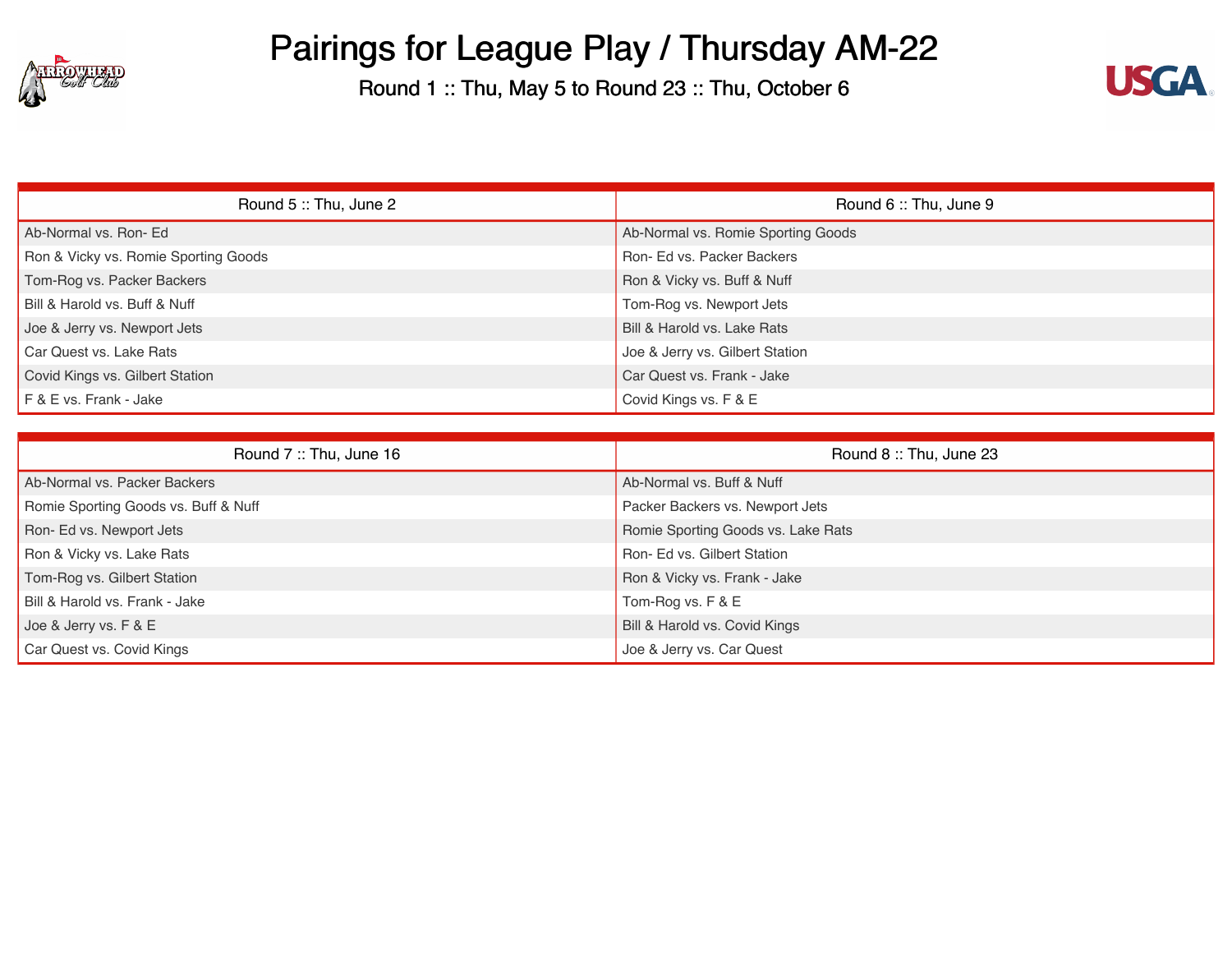



| Round 9: Thu, June 30                 | Round 10: Thu, July 7                |
|---------------------------------------|--------------------------------------|
| Ab-Normal vs. Newport Jets            | Ab-Normal vs. Lake Rats              |
| Buff & Nuff vs. Lake Rats             | Newport Jets vs. Gilbert Station     |
| Packer Backers vs. Gilbert Station    | Buff & Nuff vs. Frank - Jake         |
| Romie Sporting Goods vs. Frank - Jake | Packer Backers vs. F & E             |
| Ron-Ed vs. F & E                      | Romie Sporting Goods vs. Covid Kings |
| Ron & Vicky vs. Covid Kings           | Ron- Ed vs. Car Quest                |
| Tom-Rog vs. Car Quest                 | Ron & Vicky vs. Joe & Jerry          |
| Bill & Harold vs. Joe & Jerry         | Tom-Rog vs. Bill & Harold            |

| Round 11: Thu, July 14               | Round 12: Thu, July 21           |
|--------------------------------------|----------------------------------|
| Ab-Normal vs. Gilbert Station        | Ab-Normal vs. Frank - Jake       |
| Lake Rats vs. Frank - Jake           | Gilbert Station vs. F & E        |
| Newport Jets vs. F & E               | Lake Rats vs. Covid Kings        |
| Buff & Nuff vs. Covid Kings          | Newport Jets vs. Car Quest       |
| Packer Backers vs. Car Quest         | Buff & Nuff vs. Joe & Jerry      |
| Romie Sporting Goods vs. Joe & Jerry | Packer Backers vs. Bill & Harold |
| Ron- Ed vs. Bill & Harold            | Romie Sporting Goods vs. Tom-Rog |
| Ron & Vicky vs. Tom-Rog              | Ron- Ed vs. Ron & Vicky          |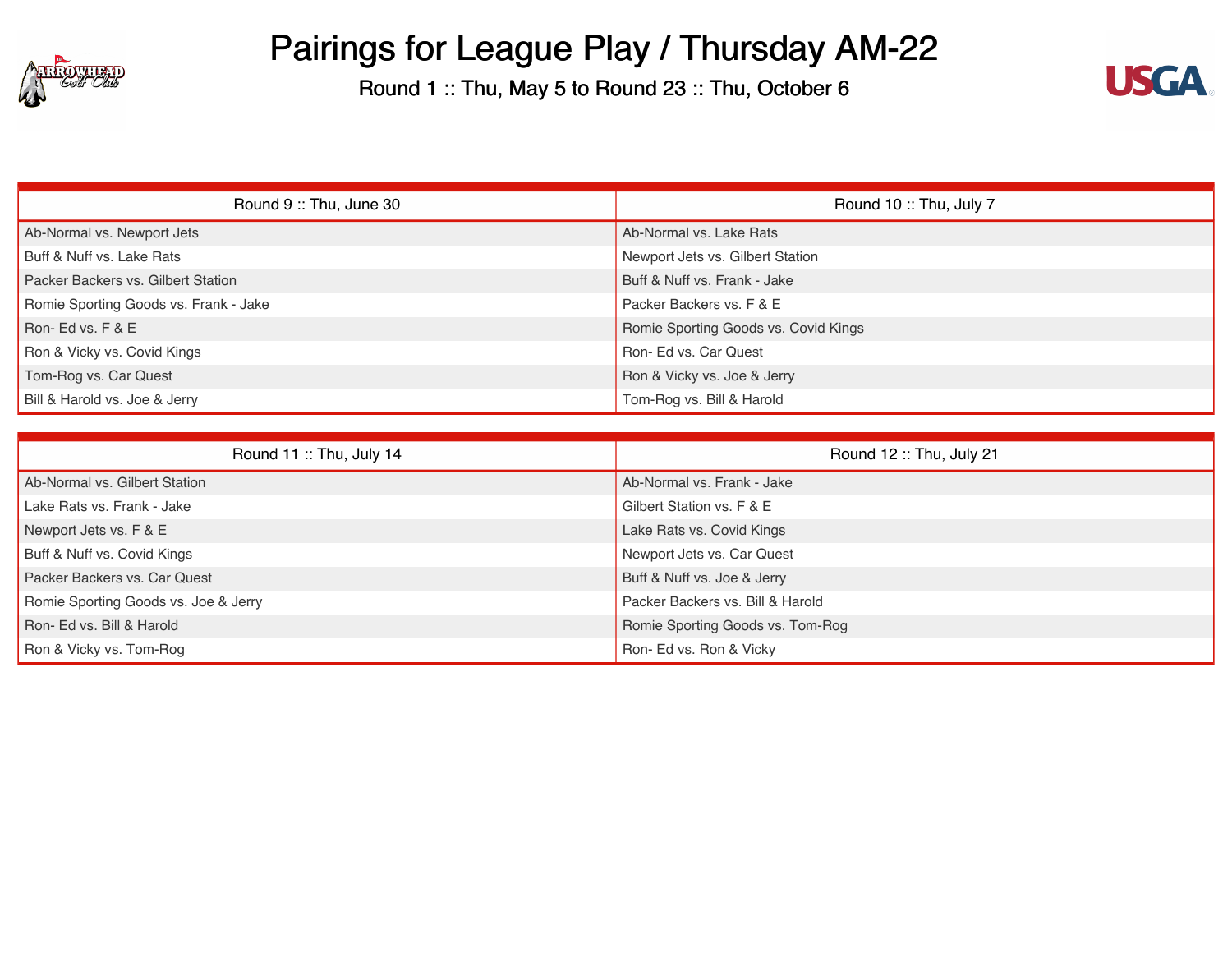



| Round 13: Thu, July 28               | Round 14: Thu, August 4                 |
|--------------------------------------|-----------------------------------------|
| Ab-Normal vs. F & E                  | Ab-Normal vs. Covid Kings               |
| Frank - Jake vs. Covid Kings         | F & E vs. Car Quest                     |
| <b>Gilbert Station vs. Car Quest</b> | Frank - Jake vs. Joe & Jerry            |
| Lake Rats vs. Joe & Jerry            | Gilbert Station vs. Bill & Harold       |
| Newport Jets vs. Bill & Harold       | Lake Rats vs. Tom-Rog                   |
| Buff & Nuff vs. Tom-Rog              | Newport Jets vs. Ron & Vicky            |
| Packer Backers vs. Ron & Vicky       | Buff & Nuff vs. Ron- Ed                 |
| Romie Sporting Goods vs. Ron-Ed      | Packer Backers vs. Romie Sporting Goods |

| Round 15: Thu, August 11              | Round 16: Thu, August 18                 |
|---------------------------------------|------------------------------------------|
| Ab-Normal vs. Car Quest               | Ab-Normal vs. Joe & Jerry                |
| Covid Kings vs. Joe & Jerry           | Car Quest vs. Bill & Harold              |
| F & E vs. Bill & Harold               | Covid Kings vs. Tom-Rog                  |
| Frank - Jake vs. Tom-Rog              | F & E vs. Ron & Vicky                    |
| Gilbert Station vs. Ron & Vicky       | Frank - Jake vs. Ron- Ed                 |
| Lake Rats vs. Ron- Ed                 | Gilbert Station vs. Romie Sporting Goods |
| Newport Jets vs. Romie Sporting Goods | Lake Rats vs. Packer Backers             |
| Buff & Nuff vs. Packer Backers        | Newport Jets vs. Buff & Nuff             |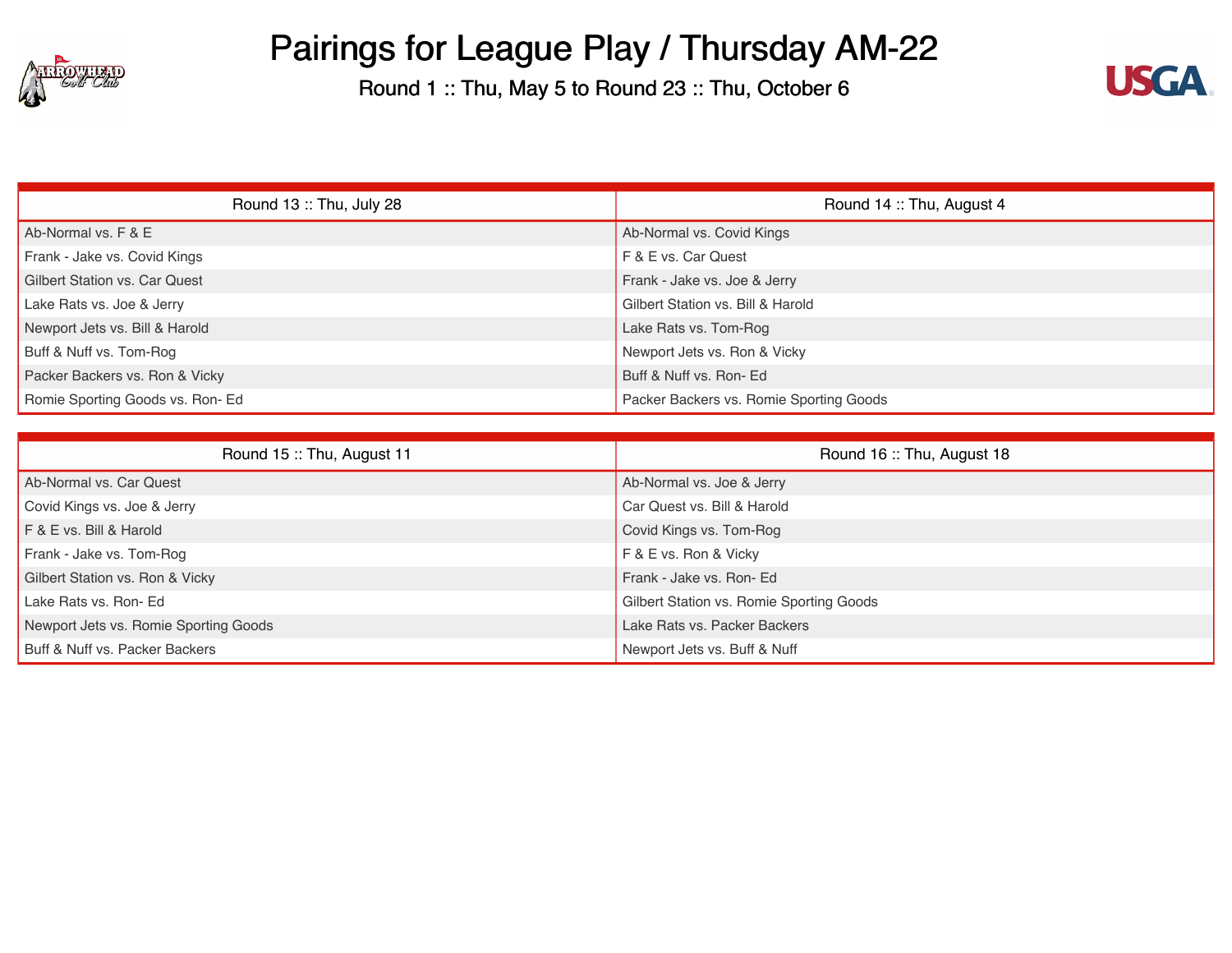



| Round 17: Thu, August 25        | Round 18: Thu, September 1         |
|---------------------------------|------------------------------------|
| Ab-Normal vs. Bill & Harold     | Ab-Normal vs. Tom-Rog              |
| Joe & Jerry vs. Tom-Rog         | Bill & Harold vs. Ron & Vicky      |
| Car Quest vs. Ron & Vicky       | Joe & Jerry vs. Ron-Ed             |
| Covid Kings vs. Ron-Ed          | Car Quest vs. Romie Sporting Goods |
| F & E vs. Romie Sporting Goods  | Covid Kings vs. Packer Backers     |
| Frank - Jake vs. Packer Backers | F & E vs. Buff & Nuff              |
| Gilbert Station vs. Buff & Nuff | Frank - Jake vs. Newport Jets      |
| Lake Rats vs. Newport Jets      | Gilbert Station vs. Lake Rats      |

| Round 19: Thu, September 8             | Round 20: Thu, September 15          |
|----------------------------------------|--------------------------------------|
| Ab-Normal vs. Ron & Vicky              | Ab-Normal vs. Ron- Ed                |
| Tom-Rog vs. Ron-Ed                     | Ron & Vicky vs. Romie Sporting Goods |
| Bill & Harold vs. Romie Sporting Goods | Tom-Rog vs. Packer Backers           |
| Joe & Jerry vs. Packer Backers         | Bill & Harold vs. Buff & Nuff        |
| Car Quest vs. Buff & Nuff              | Joe & Jerry vs. Newport Jets         |
| Covid Kings vs. Newport Jets           | Car Quest vs. Lake Rats              |
| F & E vs. Lake Rats                    | Covid Kings vs. Gilbert Station      |
| Frank - Jake vs. Gilbert Station       | F & E vs. Frank - Jake               |